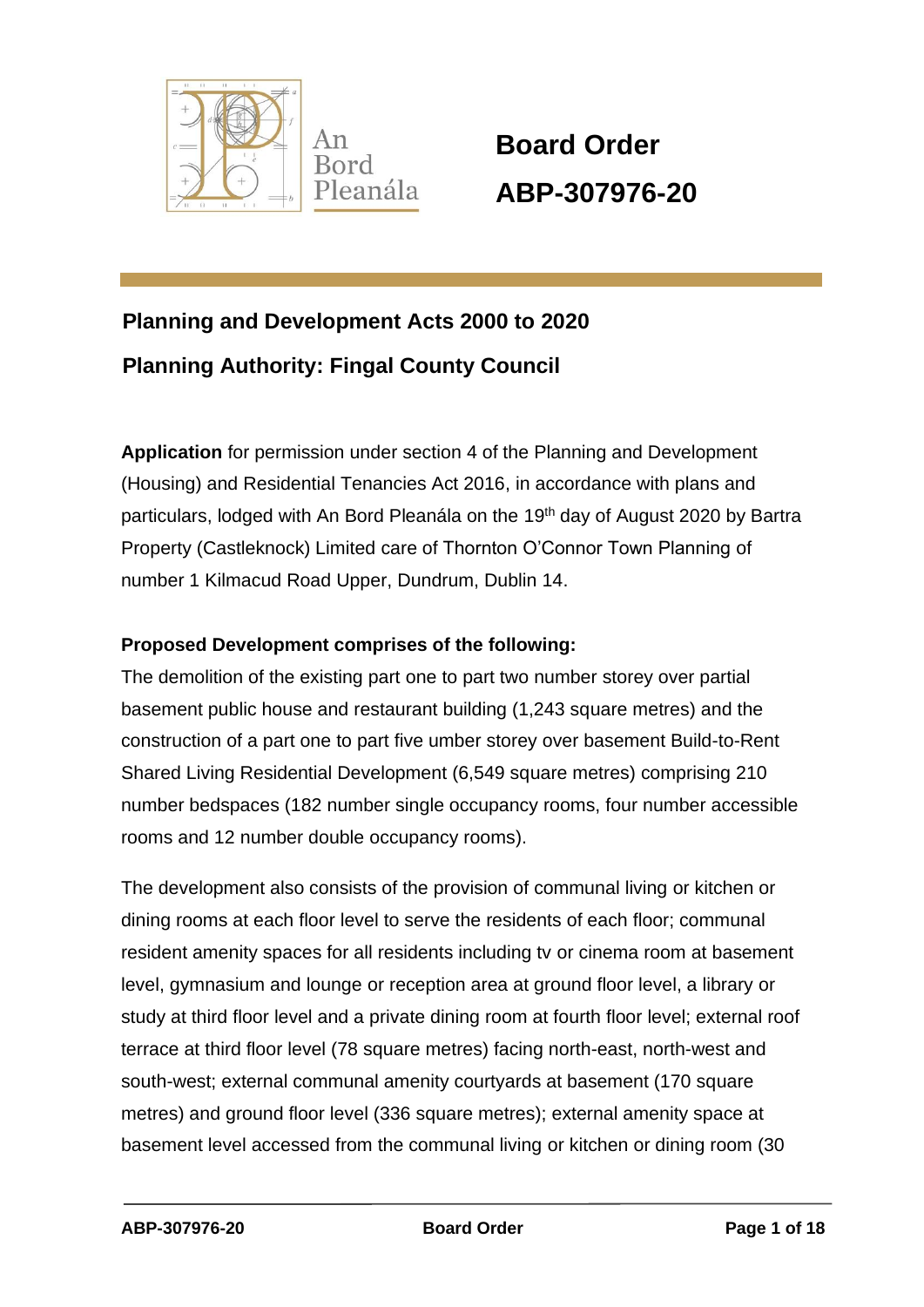square metres); balconies at third floor level facing north-east to north-west (14.35 square metres); resident facilities including launderette, linen store, accessible WC and bin store; two number accesses to the public park along the north-eastern boundary; two number car-share parking spaces; a lay-by and delivery bay; emergency gate access to the courtyard (north-west boundary); bicycle parking; boundary treatments; hard and soft landscaping; plant; photovoltaic panels; substation; switch room; generator; lighting; and all other associated site works above and below ground all located at this 0.317 hectare site at Brady's Public House, Old Navan Road, Dublin 15.

#### **Decision**

**Grant permission for the above proposed development in accordance with the said plans and particulars based on the reasons and considerations under and subject to the conditions set out below.**

# **Matters Considered**

In making its decision, the Board had regard to those matters to which, by virtue of the Planning and Development Acts and Regulations made thereunder, it was required to have regard. Such matters included any submissions and observations received by it in accordance with statutory provisions.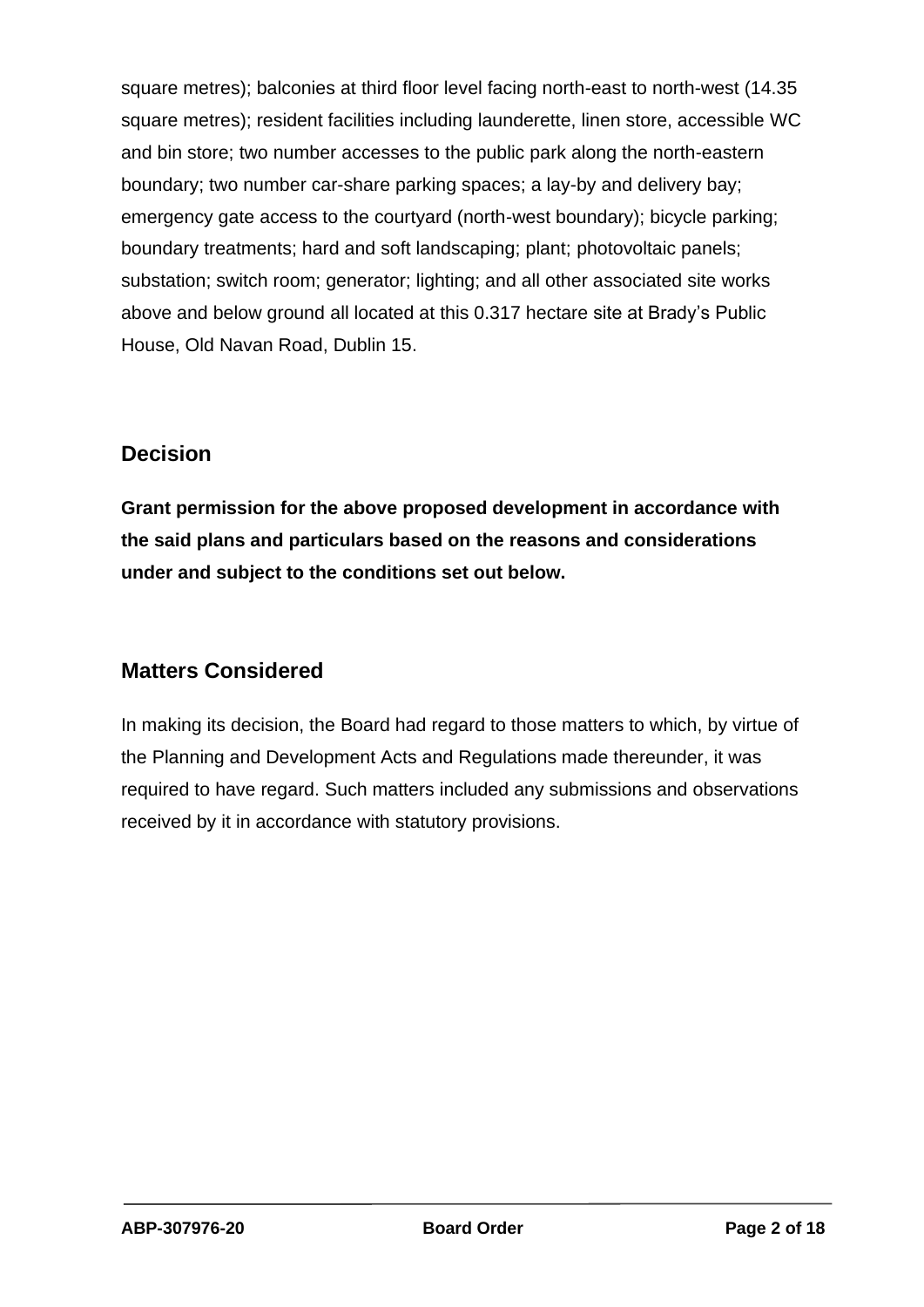#### **Reasons and Considerations**

In coming to its decision, the Board had regard to the following:

- (a) The location of the site in an established urban area, in an area zoned for residential use;
- (b) The policies and objectives of the Fingal County Development Plan 2017- 2023;
- (c) The Rebuilding Ireland Action Plan for Housing and Homelessness 2016;
- (e) The National Planning Framework Ireland 2040;
- (f) The Sustainable Urban Housing: Design Standards for New Apartments, Guidelines for Planning Authorities issued by the Department of the Environment, Community and Local Government in March 2018;
- (g) The Urban Development and Building Heights Guidelines for Planning Authorities, prepared by the Department of Housing, Planning and Local Government in December 2018 and particularly Specific Planning Policy Requirement 3;
- (h) The Guidelines for Sustainable Residential Developments in Urban Areas and the accompanying Urban Design Manual, a Best Practice Guide, issued by the Department of the Environment, Heritage and Local Government in May 2009;
- (i) The Design Manual for Urban Roads and Streets (DMURS) issued by the Department of Transport, Tourism and Sport and the Department of the Environment, Community and Local Government in March 2019, as amended;
- (j) The Planning System and Flood Risk Management for Planning Authorities (including the associated Technical Appendices), issued by the Department of the Environment, Heritage and Local Government in 2009;
- (k) The nature, scale and design of the proposed development and the availability in the area of a wide range of social and transport infrastructure;
- (k) The pattern of existing and permitted development in the area;
- (l) The planning history of the site;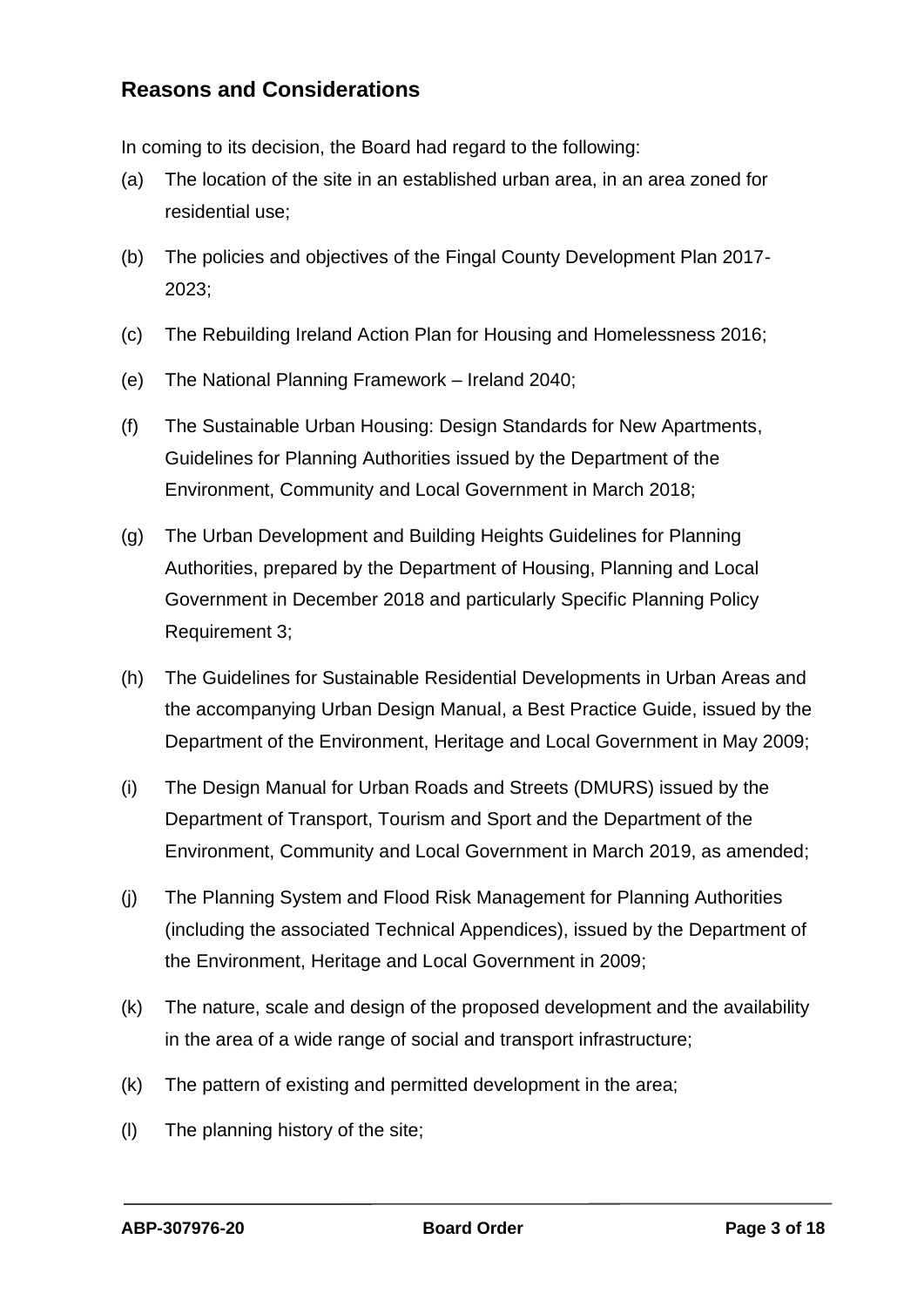- (l) Section 37(b)(2) of the Planning and Development Act 2000, as amended, whereby the Board is not precluded from granting permission for a development which materially contravenes a Development Plan;
- (m) The submissions and observations received;
- (n) The Chief Executive's Report from the planning authority; and
- (o) The report of the Inspector.

## **Appropriate Assessment Screening**

The Board completed an Appropriate Assessment screening exercise in relation to the potential effects of the proposed development on designated European Sites, taking into account the nature, scale and location of the proposed development within a zoned and serviced urban area, the Appropriate Assessment Screening document submitted with the application, the Inspector's report, and submissions on file. In completing the screening exercise, the Board adopted the report of the Inspector and concluded that, by itself or in combination with other development in the vicinity, the proposed development would not be likely to have a significant effect on any European Site in view of the conservation objectives of such sites, and that a Stage 2 Appropriate Assessment is not, therefore, required.

#### **Environmental Impact Assessment Screening**

The Board completed an environmental impact assessment screening of the proposed development and considered that the Environmental Report submitted by the developer, identifies and describes adequately the direct, indirect, secondary, and cumulative effects of the proposed development on the environment. Having regard to: -

- (a) The nature and scale of the proposed development, which is below the threshold in respect of Class 10(b)(iv) of Part 2 of Schedule 5 of the Planning and Development Regulations 2001, as amended;
- (b) The location of the site on lands zoned to 'provide for residential development and protect and improve residential amenity' in the Fingal County Development Plan 2017-2023, and the results of the Strategic Environmental Assessment of the plan;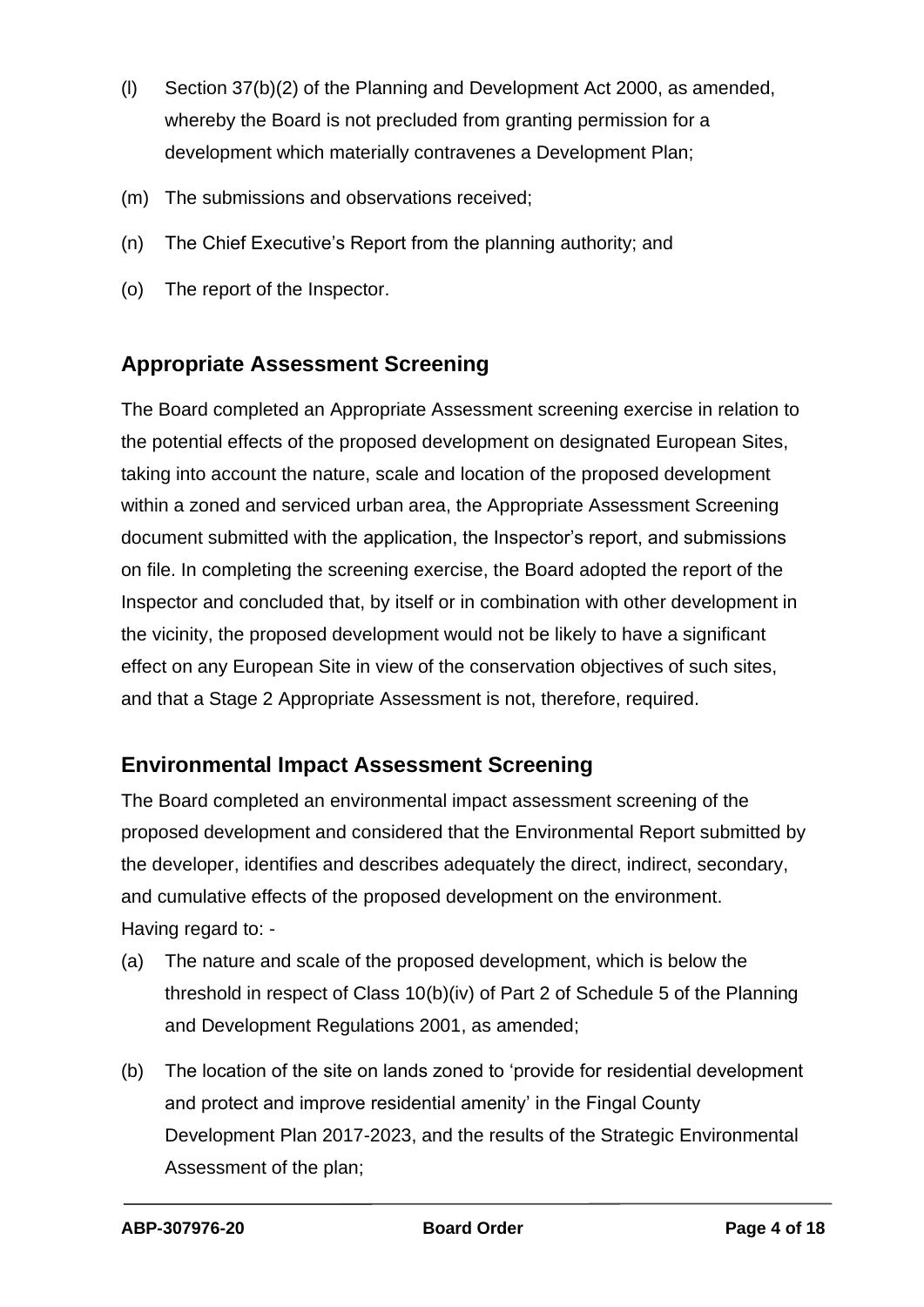- (c) The existing use on the site and pattern of development in surrounding area;
- (d) The availability of mains water and wastewater services to serve the proposed development;
- (e) The location of the development outside of any sensitive location specified in article 299(C)(1)(a)(v) of the Planning and Development Regulations 2001, as amended;
- (f) The guidance as set out in the Environmental Impact Assessment (EIA) Guidance for Consent Authorities regarding Sub-threshold Development, issued by the Department of the Environment, Heritage and Local Government in August 2003,
- (f) The criteria set out in Schedule 7 of the Planning and Development Regulations 2001, as amended, and
- (g) The features and measures proposed by the developer envisaged to avoid or prevent what might otherwise be significant effects on the environment, including measures identified in the Stage 1 Construction Management Plan, the Stage 1 Method Statement for Demolition of Existing Building, the Demolition and Construction Waste Management Plan, Construction and Demolition Management Plan, the Engineering Services Report, the Site Specific Flood Risk Assessment, and the Operational Waste Management Plan.

It is considered that the proposed development would not be likely to have significant effects on the environment and that the preparation and submission of an environmental impact assessment report would not, therefore, be required.

The Board further notes the Minister's letter dated 23rd November 2020 to all planning authorities in respect of co-living and future proposed amendments to the legislative provisions and guidance (SPPR) relating to this residential typology, and having regard to this, the Board is satisfied that the statutory provisions and standards in place at this time are 'The Sustainable Urban Housing: Design Standards for New Apartments issued by the Department of the Environment, Community and Local Government, issued March 2018'.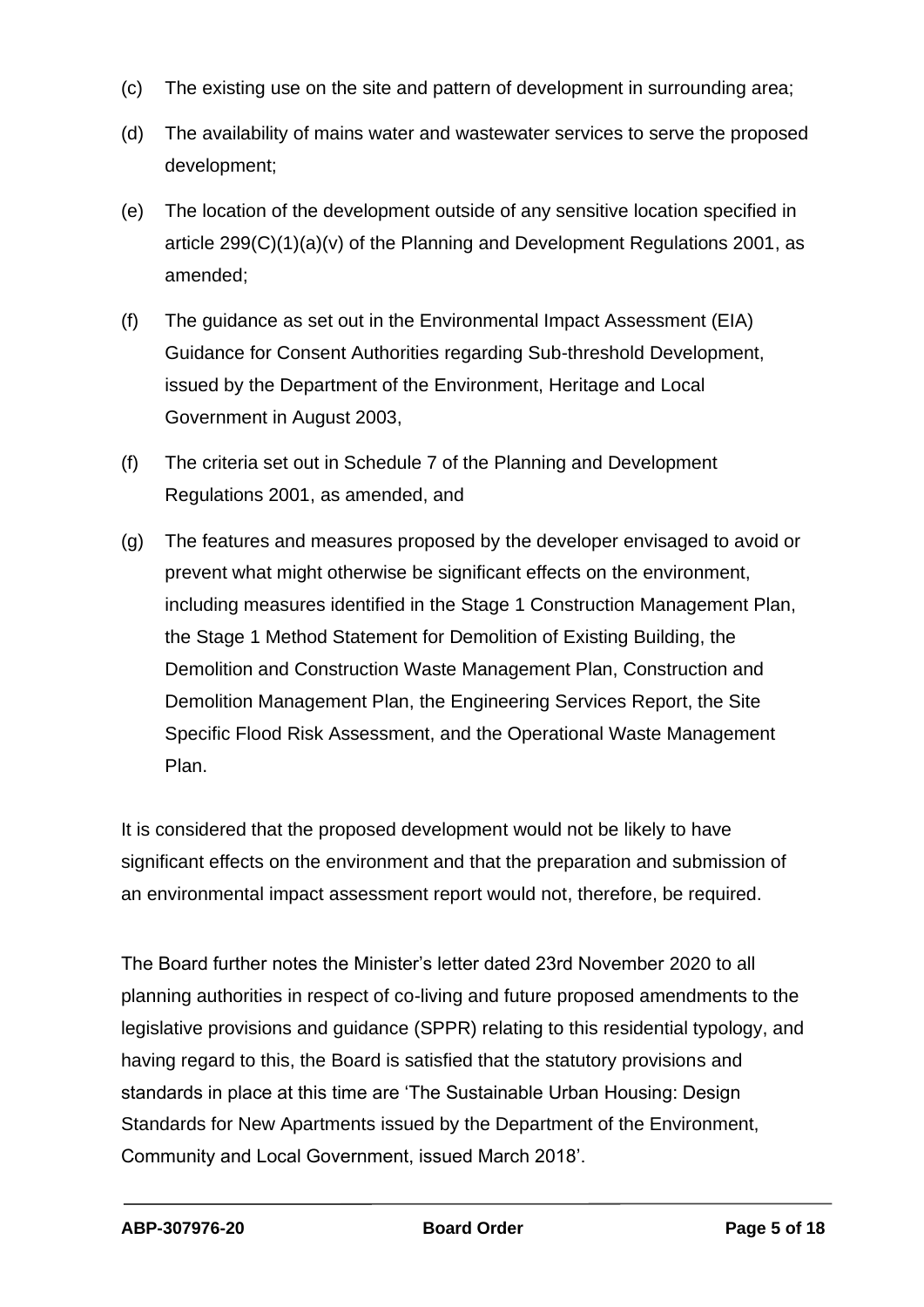## **Conclusions on Proper Planning and Sustainable Development**

The Board considered that, subject to compliance with the conditions set out below, that the proposed development would constitute an acceptable quantum and density of development in this accessible urban location, would not seriously injure the residential amenities of property in the vicinity or visual amenities of the area, would be acceptable in terms of urban design, height and quantum of development and would be acceptable in terms of pedestrian safety. The proposal would not give rise to flooding in the area and would provide an acceptable form of residential amenity for future occupants. The proposed development would, therefore, be in accordance with the proper planning and sustainable development of the area. The Board considered that, while a grant of permission for the proposed Strategic Housing Development would not materially contravene a zoning objective of the statutory plans for the area, a grant of permission could materially contravene the Fingal County Development Plan 2017-2023 in relation to building height, specifically Objective 'Blanchardstown 1' which states that it is an objective to prepare an Urban Framework Plan for Blanchardstown Village to guide future development including infill development that would not exceed three number storeys. The Board notes that no Urban Framework Plan in accordance with this objective has been prepared to date. However, as there is reference to the preparation of an Urban Framework Plan, where heights in Blanchardstown Village would not exceed 3 number storeys, and as the site of the proposed development lies within the defined boundaries of the Blanchardstown Urban Framework Plan, the proposed development, which provides a maximum height of five number storeys (ranging in height from part one to part five storeys), materially contravenes an objective of the Development Plan.

The Board considers that, having regard to the provisions of section 37(2) of the Planning and Development Act 2000, as amended, the grant of permission in material contravention of the Fingal County Development Plan 2017-2023 would be justified for the following reasons and considerations.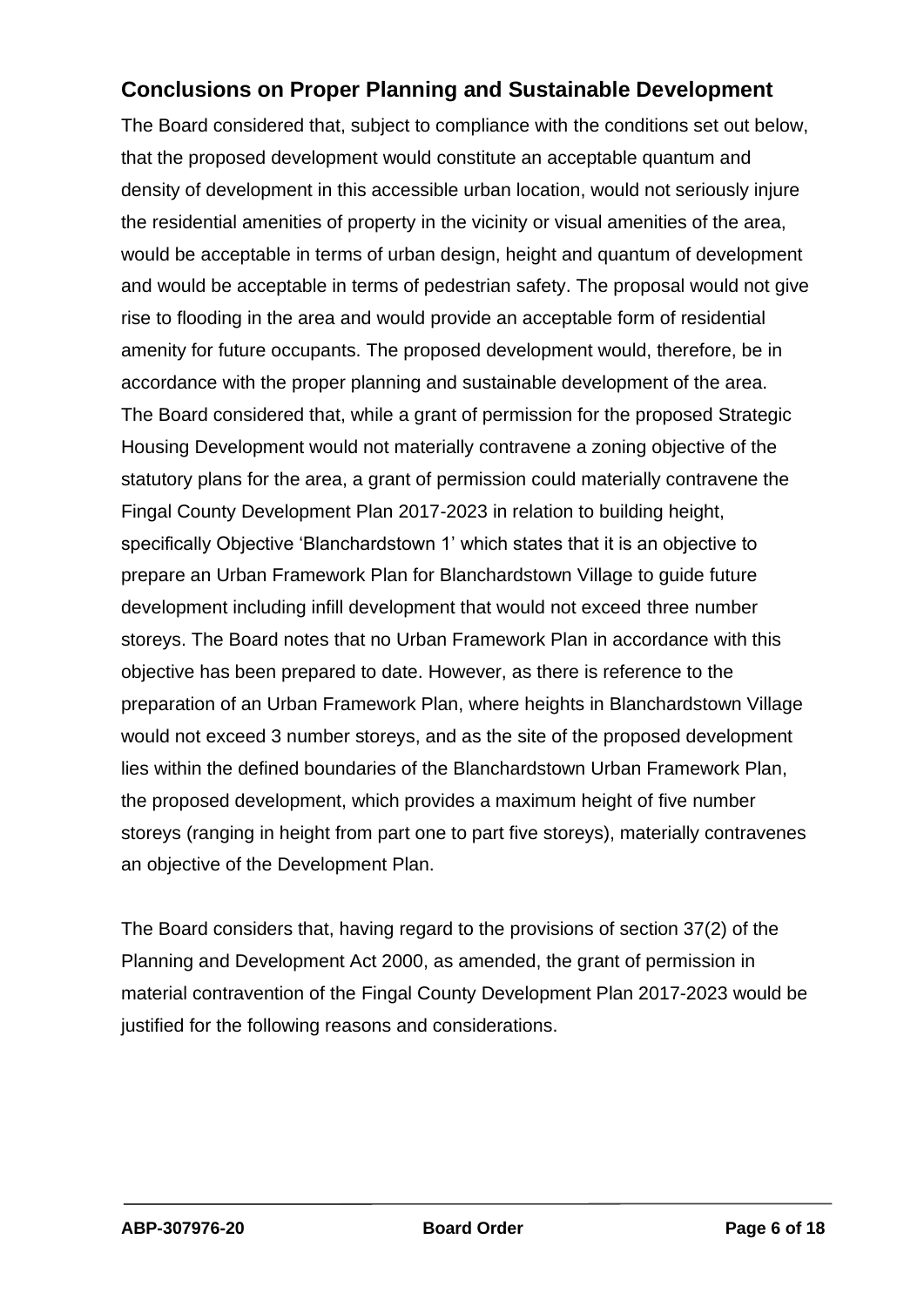In relation to section 37(2)(b) (i) of the Planning and Development Act 2000 (as amended):

In relation to the matter of strategic or national importance, the current application has been lodged under the Strategic Housing legislation and the proposal is considered to be strategic in nature. National policy as expressed within Rebuilding Ireland – The Government's Action Plan on Housing and Homelessness 2016 and the National Planning Framework – Ireland 2040 fully support the need for urban infill residential development, such as that proposed on this site. In particular Pillar 4: 'Improve the Rental Sector of Rebuilding Ireland – Action Plan for Housing and Homelessness 2016' states that a key objective is addressing obstacles to greater private rented sector delivery and improving the supply of units at affordable rents. In relation to section 37(2)(b)(iii) of the Planning and Development Act 2000, as amended:

The Eastern and Midland Regional Assembly – Regional Spatial and Economic Strategy 2019-2031, seeks to increase densities on appropriate sites within Dublin City and suburbs. In relation to Section 28 Guidelines, of particular relevance are the Urban Development and Building Height Guidelines for planning authorities issued in December 2018 which state that inter alia building heights must be generally increased in appropriate urban locations, subject to the criteria as set out in Section 3.2 of the Guidelines. The proposal has been assessed against the criteria therein. The proposal also complies with the provisions of the Sustainable Urban Housing: Design Standards for New Apartments, Guidelines for Planning Authorities' 2018, as relates to shared accommodation proposals, subject to conditions being imposed requiring the omission of the basement units and the provision of additional living or kitchen or dining floorspace and additional recreational amenity floorspace.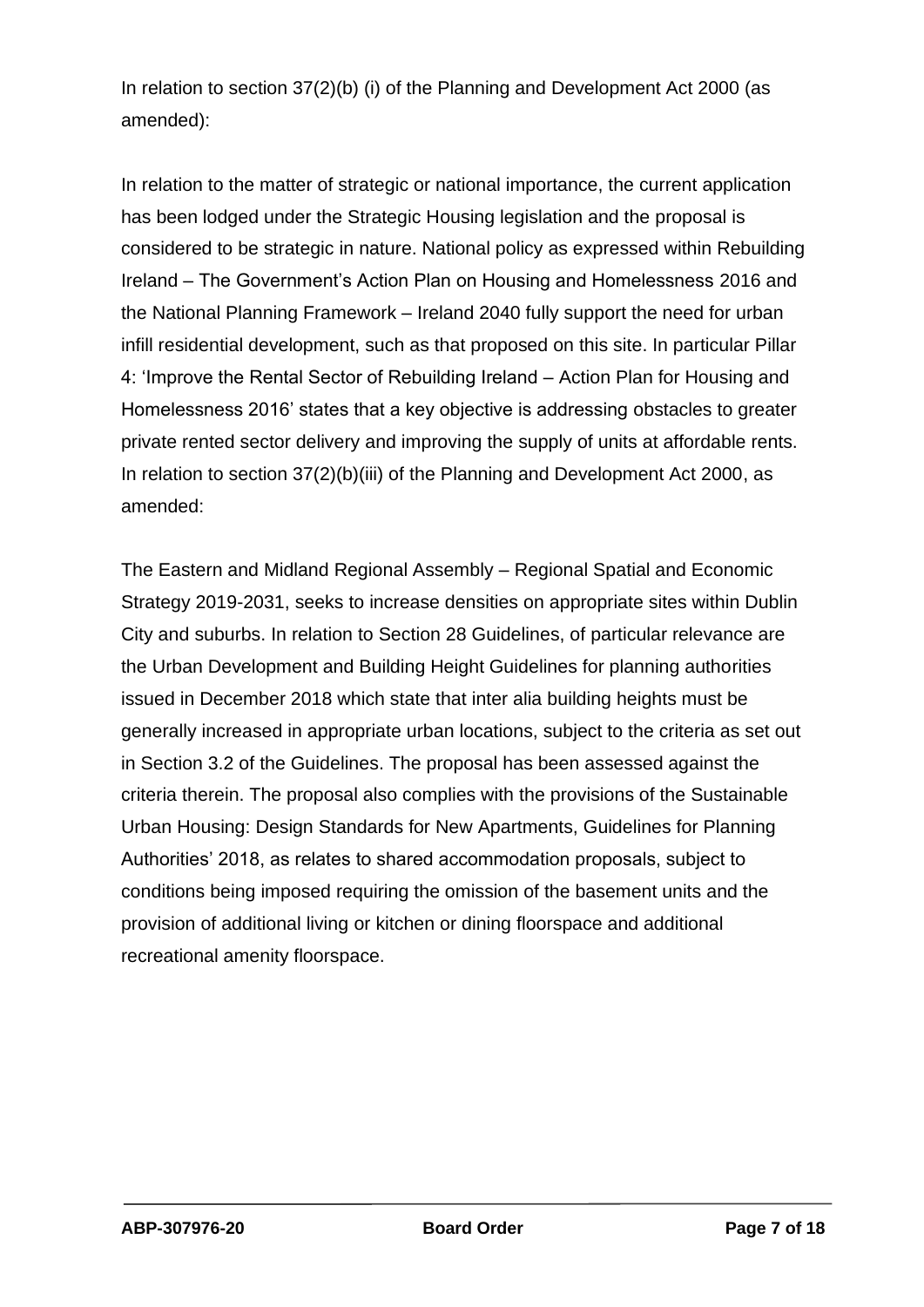In relation to section 37(2)(b)(iv) of the Planning and Development Act 2000, as amended):

In relation to the pattern of development or permissions granted in the area since the adoption of the Development Plan of particular relevance, the Board has previously approved a four-storey development on this site (ABP Ref PL06F.248037). As such, precedent for higher buildings than currently exist has been established on this site.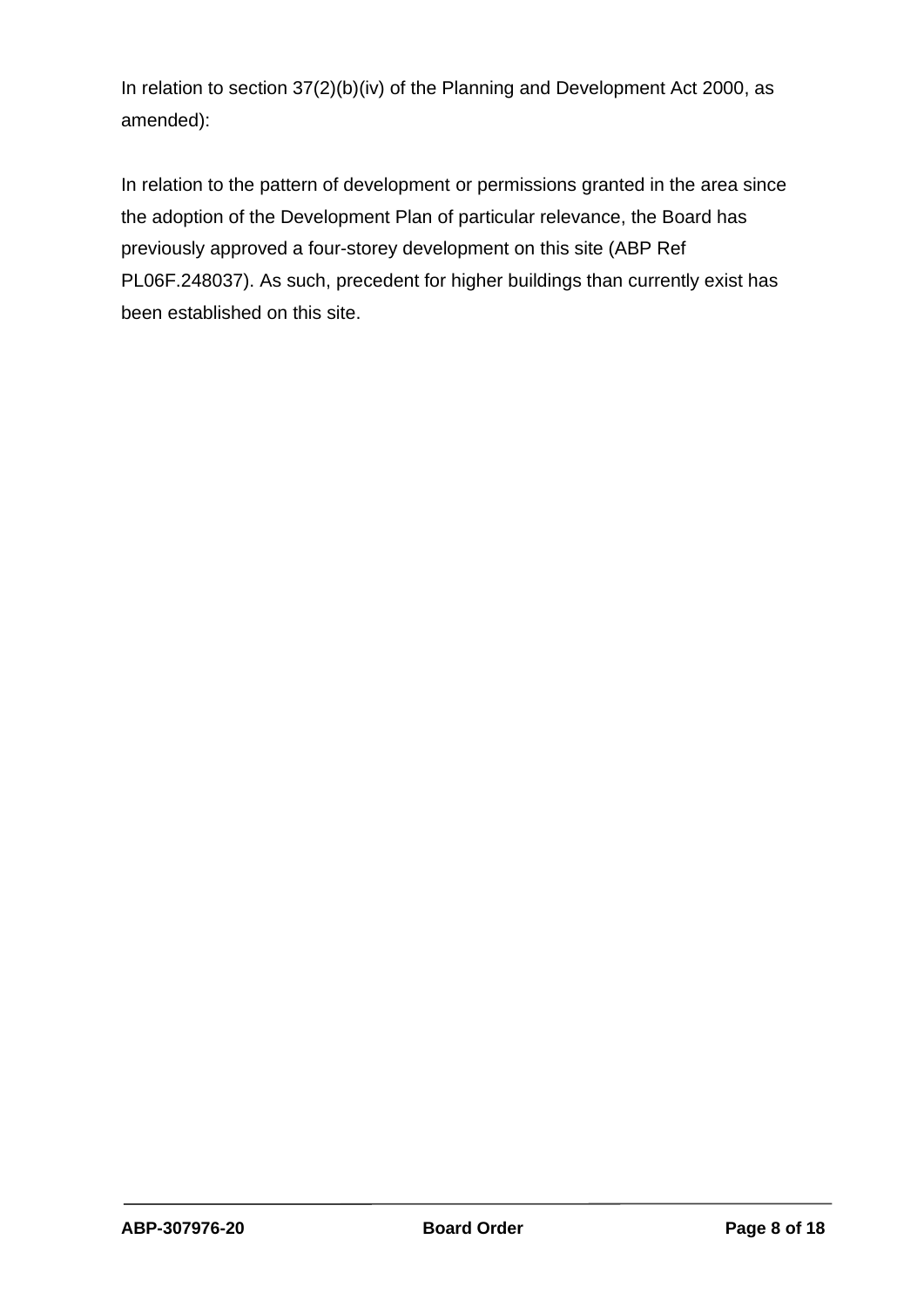# **Conditions**

1. The development shall be carried out and completed in accordance with the plans and particulars lodged with the application except as may otherwise be required in order to comply with the following conditions. Where such conditions require details to be agreed with the planning authority, the developer shall agree such details in writing with the planning authority prior to commencement of development and the development shall be carried out and completed in accordance with the agreed particulars. In default of agreement, such issues may be referred to An Bord Pleanála for determination.

**Reason:** In the interest of clarity.

- 2. The proposed development shall be amended as follows:
	- (a) The 14 number units at basement level (Units 01 to 14) shall be omitted from the scheme;
	- (b) Additional communal living or kitchen or dining facilities and additional recreational amenity floorspace shall be provided at basement level;
	- (c) The cycle parking provided within the scheme shall be covered and weatherproof;
	- (d) The pedestrian access to the area of open space from the north-east elevation shall be omitted from the scheme and this access utilised for emergency purposes only;
	- (e) A total of 184 number shared living rooms are permitted.

Revised plans and particulars showing compliance with these requirements shall be submitted to, and agreed in writing with, the planning authority prior to commencement of development.

**Reason:** In the interests of providing a satisfactory standard of residential amenity for occupants of the development.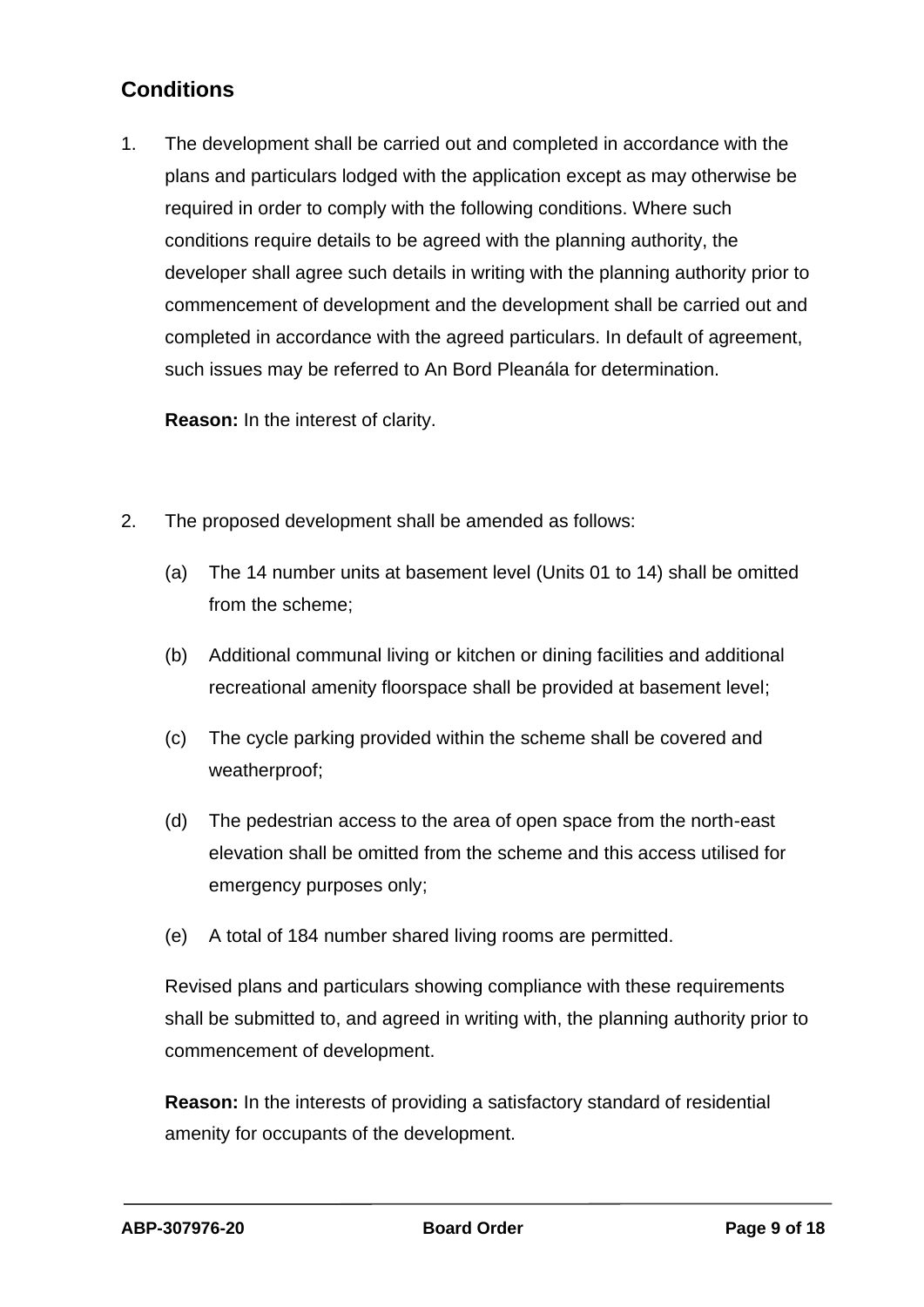- 3. Revised plans and particulars shall be submitted to, and agreed in writing with, the planning authority prior to commencement of development which detail the following:
	- (a) Correlation between the proposed floorplans and the proposed elevations. In this regard, it is reiterated that no above ground external terrace or balcony is permitted save for the single external amenity area at third floor level as indicated on Drawing number 18038-30-200-101.
	- (b) Details of the proposed emergency access gate to the ground floor courtyard, including elevations of same.

**Reason:** In the interests of clarity and in the interests of proper planning and development.

4. The Shared Accommodation units hereby permitted shall operate in accordance with the definition of Build-to-Rent developments as set out in the Sustainable Urban Housing: Design Standards for New Apartments issued by the Department of the Environment, Community and Local Government in March 2018.

**Reason:** In the interests of the proper planning and sustainable development of the area.

5. Prior to the commencement of development, the developer shall submit details of a proposed covenant or legal agreement which confirms that the development hereby permitted shall remain owned and operated by an institutional entity for a minimum period of not less than 15 years and where no individual residential units shall be sold separately for that period. The period of fifteen years shall be from the date of occupation of the first 'shared living units' within the scheme.

**Reason:** In the interests of proper planning and sustainable development of the area.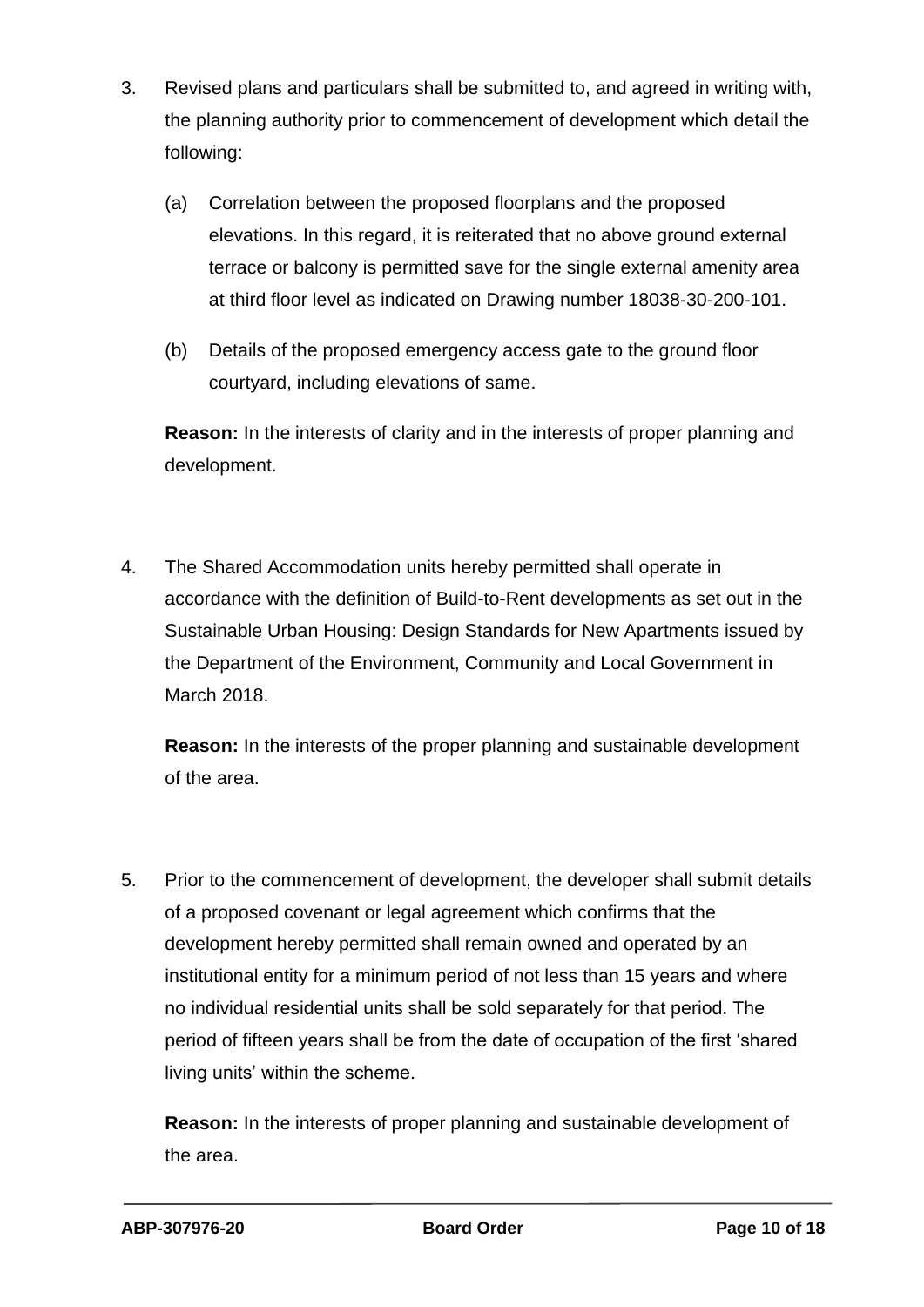6. Prior to expiration of the 15-year period referred to in the covenant, the developer shall submit ownership details and management structures proposed for the continued operation of the entire development as a Shared Accommodation Scheme. Any proposed amendment or deviation from the Shared Accommodation model as authorised in this permission shall be subject to a separate planning application.

**Reason:** In the interests of orderly development and clarity.

7. Prior to commencement of development on site, the developer shall submit, for the written agreement of the planning authority, details of the management company, established to manage the operation of the development together with a detailed and comprehensive Shared Accommodation Management Plan which demonstrates clearly how the proposed Shared Accommodation scheme will operate. This Shared Accommodation Management Plan shall also include proposed access times for the external terrace area at third floor level with a view to limiting such access after an appropriate hour in the evening and before an appropriate hour in the morning.

**Reason:** In the interests of orderly development and the proper planning and sustainable development of the area, and in the interests of residential amenity.

8. Details of the materials, colours and textures of all the external finishes to the proposed buildings shall be as submitted with the application, unless otherwise agreed in writing with, the planning authority prior to commencement of development. In default of agreement the matter(s) in dispute shall be referred to An Bord Pleanála for determination.

**Reason:** In the interest of visual amenity.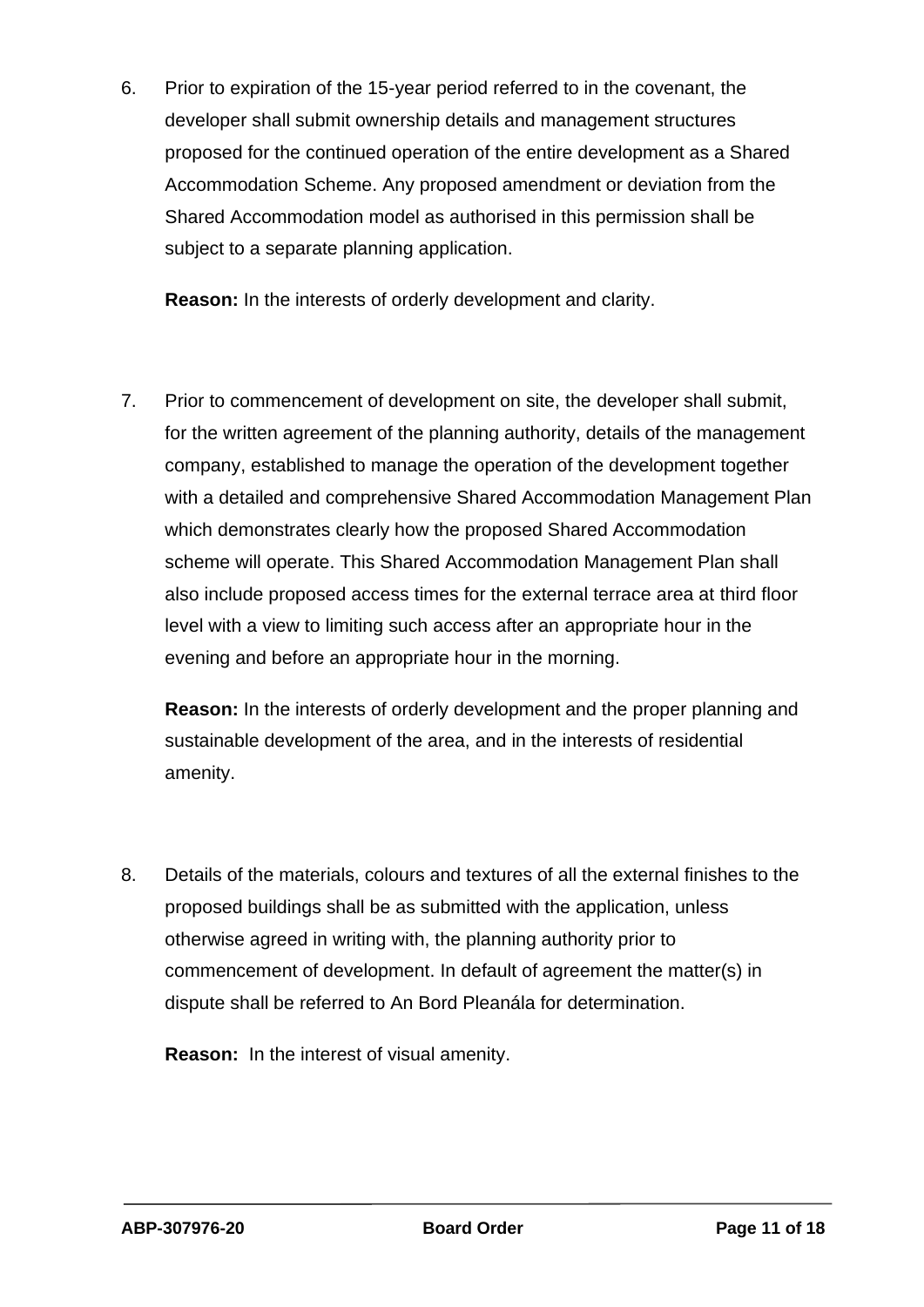- 9. A comprehensive boundary treatment and landscaping scheme shall be submitted to and agreed in writing with the planning authority, prior to commencement of development. This scheme shall include the following:
	- (a) details of all proposed hard surface finishes, including samples of proposed paving slabs or materials for footpaths, kerbing and road surfaces within the development;
	- (b) proposed locations of street trees and additional street trees at appropriate intervals, other trees and other landscape planting within the development, including details of proposed species and settings;
	- (c) details of proposed boundary treatments at the perimeter of the site, including heights, materials and finishes, and

The boundary treatment and landscaping shall be carried out in accordance with the agreed scheme.

**Reason:** In the interest of visual amenity.

10. The developer shall enter into water and or wastewater connection agreement(s) with Irish Water, prior to commencement of development.

**Reason:** In the interest of public health.

11. Drainage arrangements, including the attenuation and disposal of surface water, shall comply with the requirements of the planning authority for such works and services.

**Reason:** In the interests of public health and to ensure a satisfactory standard of development.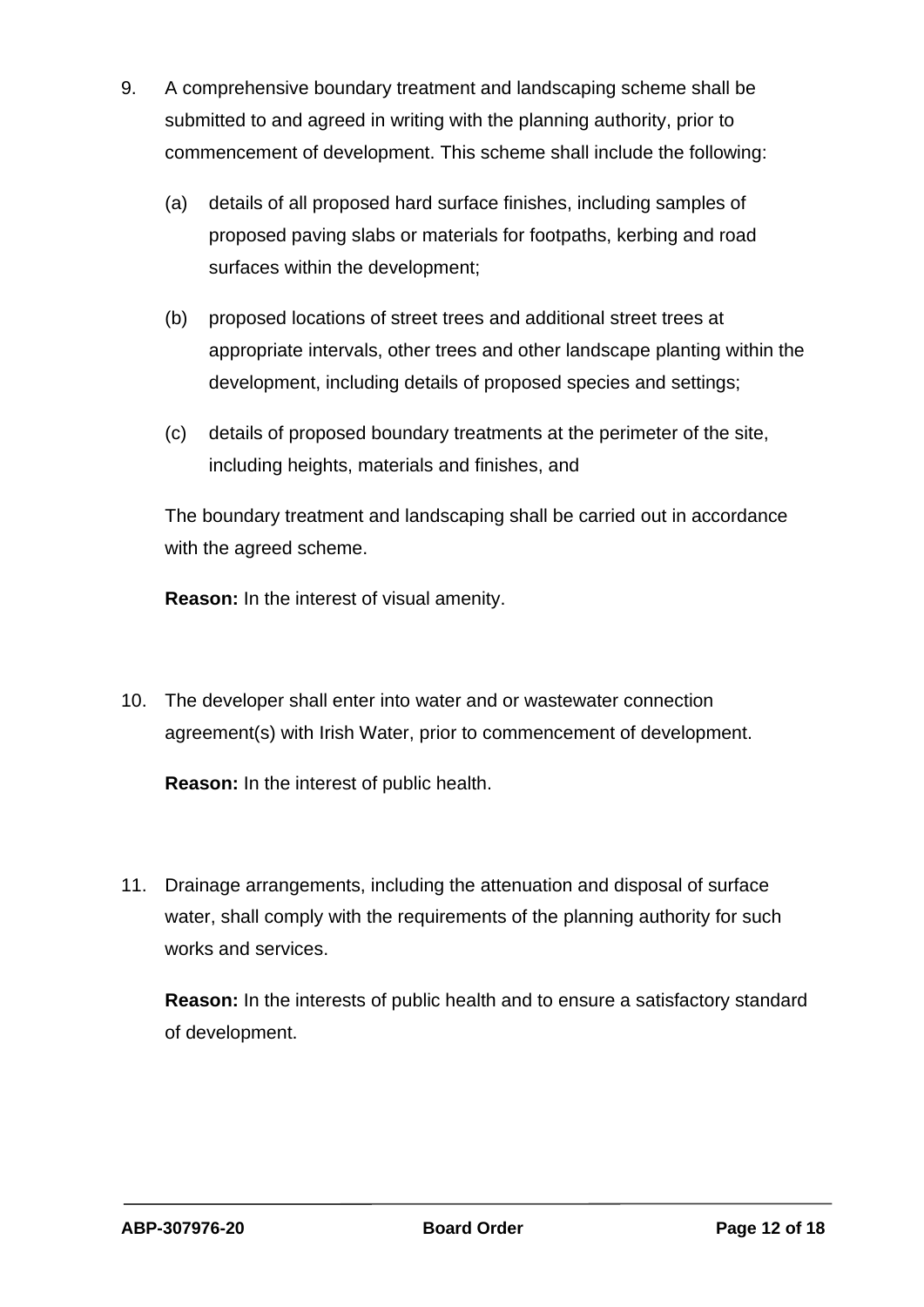- 12. The developer shall comply with all requirements of the planning authority in relation to roads, access, lighting and parking arrangements, including facilities for the recharging of electric vehicles. In particular:
	- (a) The roads and traffic arrangements serving the site, including signage, shall be in accordance with the detailed requirements of the planning authority for such works and shall be carried out at the developer's expense.
	- (b) The materials used in any roads or footpaths provided by the developer shall comply with the detailed standards of the planning authority for such road works.
	- (c) All bicycle parking shall be in accordance with the detailed requirements of the planning authority for such works.

**Reason:** In the interests of traffic, cyclist and pedestrian safety and to protect residential amenity.

13. Prior to the opening of the development, a Mobility Management Strategy shall be submitted to, and agreed in writing with, the planning authority. This shall provide for incentives to encourage the use of public transport, cycling and walking. The mobility strategy shall be prepared and implemented by the management company for all units within the development.

**Reason:** In the interest of encouraging the use of sustainable modes of transport.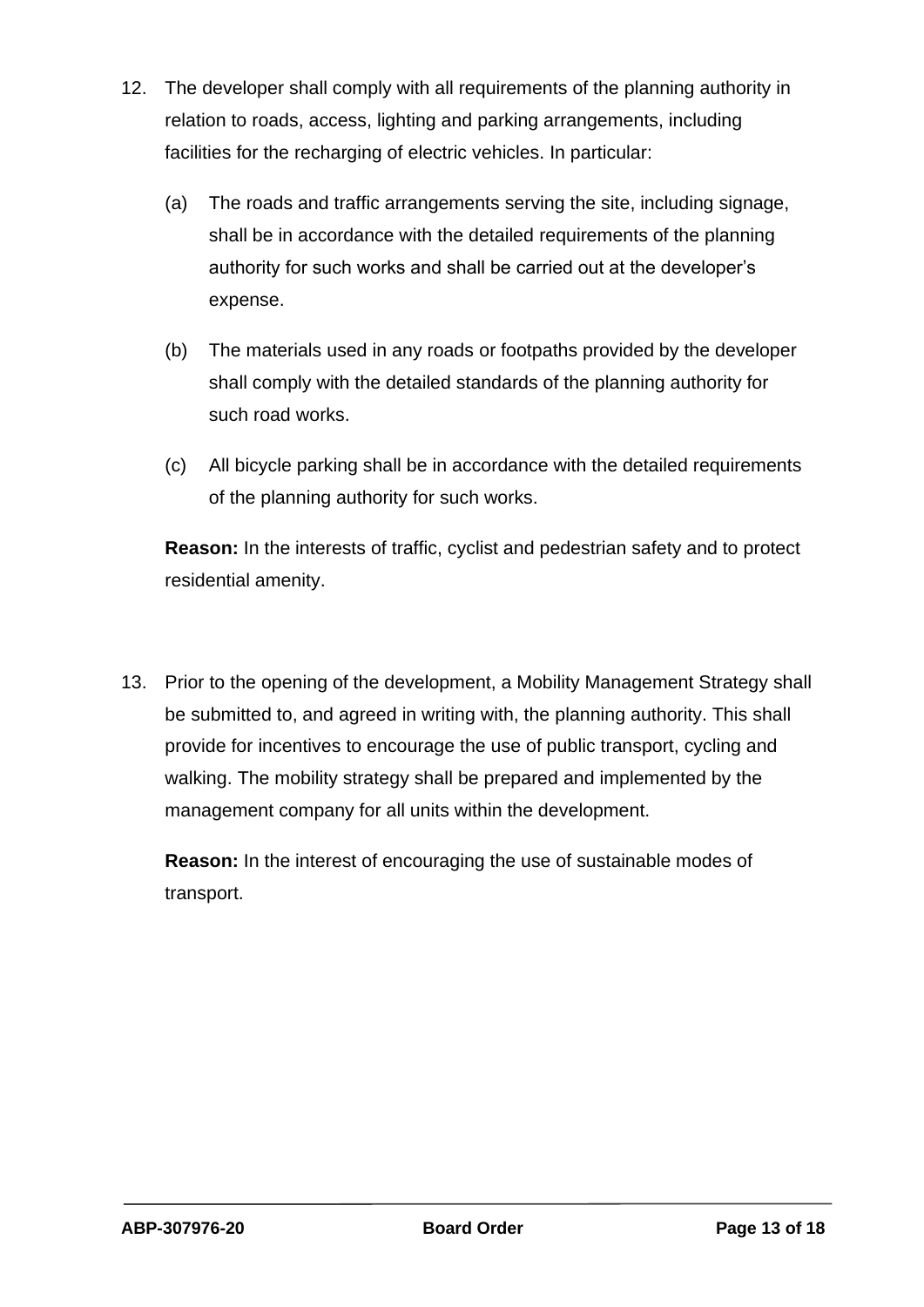14. The landscaping scheme submitted shall be carried out within the first planting season following substantial completion of external construction works, details of which shall be submitted to the planning authority for written agreement prior to the commencement of development. All planting shall be adequately protected from damage until established. Any plants which die, are removed or become seriously damaged or diseased, within a period of five years from completion of the development shall be replaced within the next planting season with others of similar size and species, unless otherwise agreed in writing with the planning authority.

**Reason:** In the interests of residential and visual amenity.

15. No additional development shall take place above roof parapet level, including lift motor enclosures, air handling equipment, storage tanks, ducts or other external plant, telecommunication aerials, antennas or equipment, unless authorised by a further grant of planning permission.

**Reason:** To protect the residential amenities of property in the vicinity and the visual amenities of the area.

16. Site development and building works shall be carried out only between the hours of 0700 to 1900 Mondays to Fridays inclusive, between 0800 to 1400 on Saturdays, and not at all on Sundays and public holidays. Deviation from these times will only be allowed in exceptional circumstances where prior written approval has been received from the planning authority.

**Reason:** In order to safeguard the residential amenities of property in the vicinity.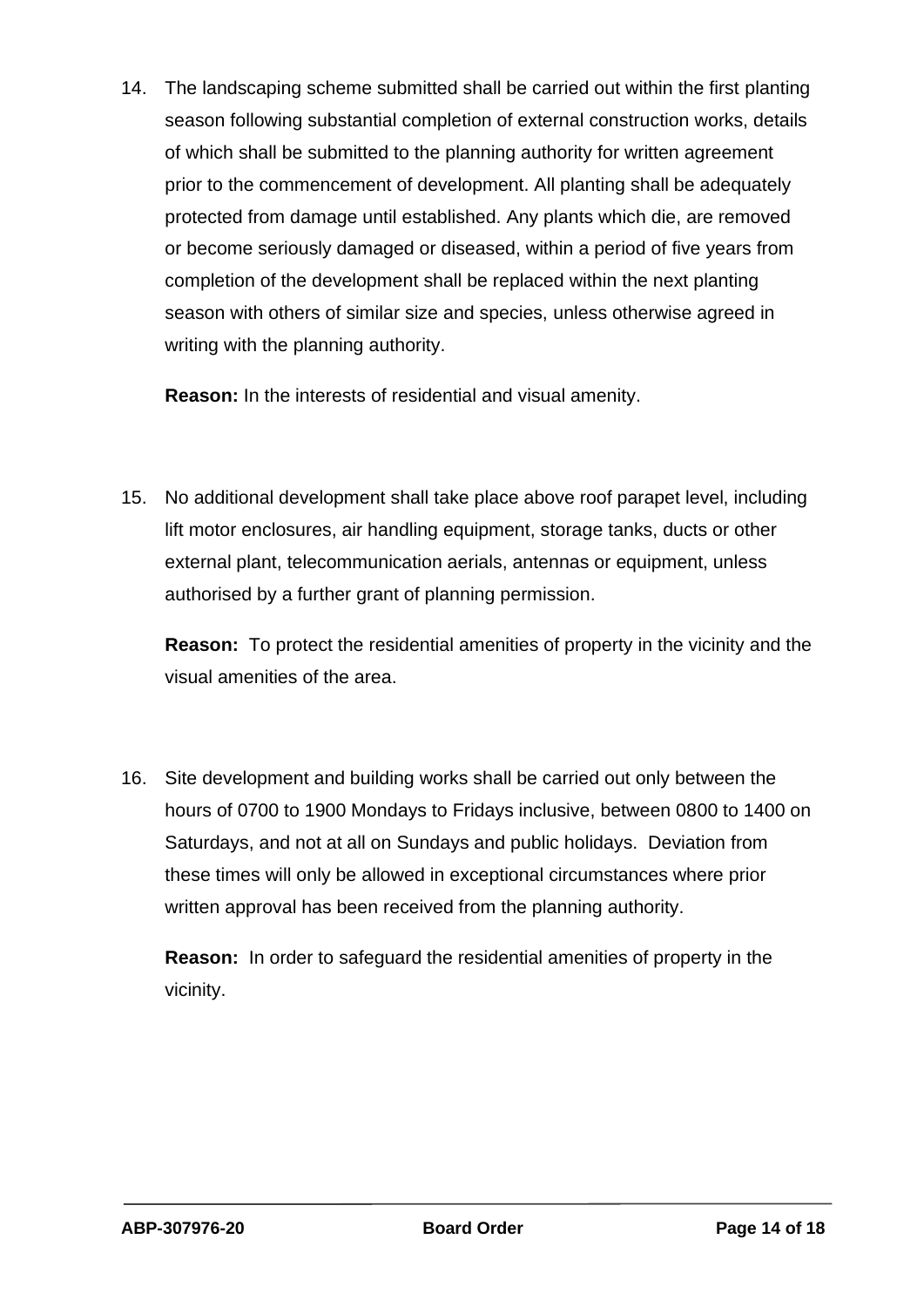17. All service cables associated with the proposed development (such as electrical, telecommunications and communal television) shall be located underground. Any relocation of utility infrastructure shall be agreed with the relevant utility provider. Ducting shall be provided by the developer to facilitate the provision of broadband infrastructure within the proposed development.

**Reason:** In the interests of visual and residential amenity.

18. A plan containing details for the management of waste (and, in particular, recyclable materials) within the development, including the provision of facilities for the storage, separation and collection of the waste and, in particular, recyclable materials and for the ongoing operation of these facilities for each apartment unit shall be submitted to, and agreed in writing with, the planning authority prior to the commencement of development. Thereafter, the waste shall be managed in accordance with the agreed plan.

**Reason:** In the interest of residential amenity, and to ensure the provision of adequate refuse storage.

19. Construction and demolition waste shall be managed in accordance with a construction waste and demolition management plan, which shall be submitted to, and agreed in writing with, the planning authority prior to commencement of development. This plan shall be prepared in accordance with the "Best Practice Guidelines on the Preparation of Waste Management Plans for Construction and Demolition Projects", published by the Department of the Environment, Heritage and Local Government in July 2006.

**Reason:** In the interest of sustainable waste management.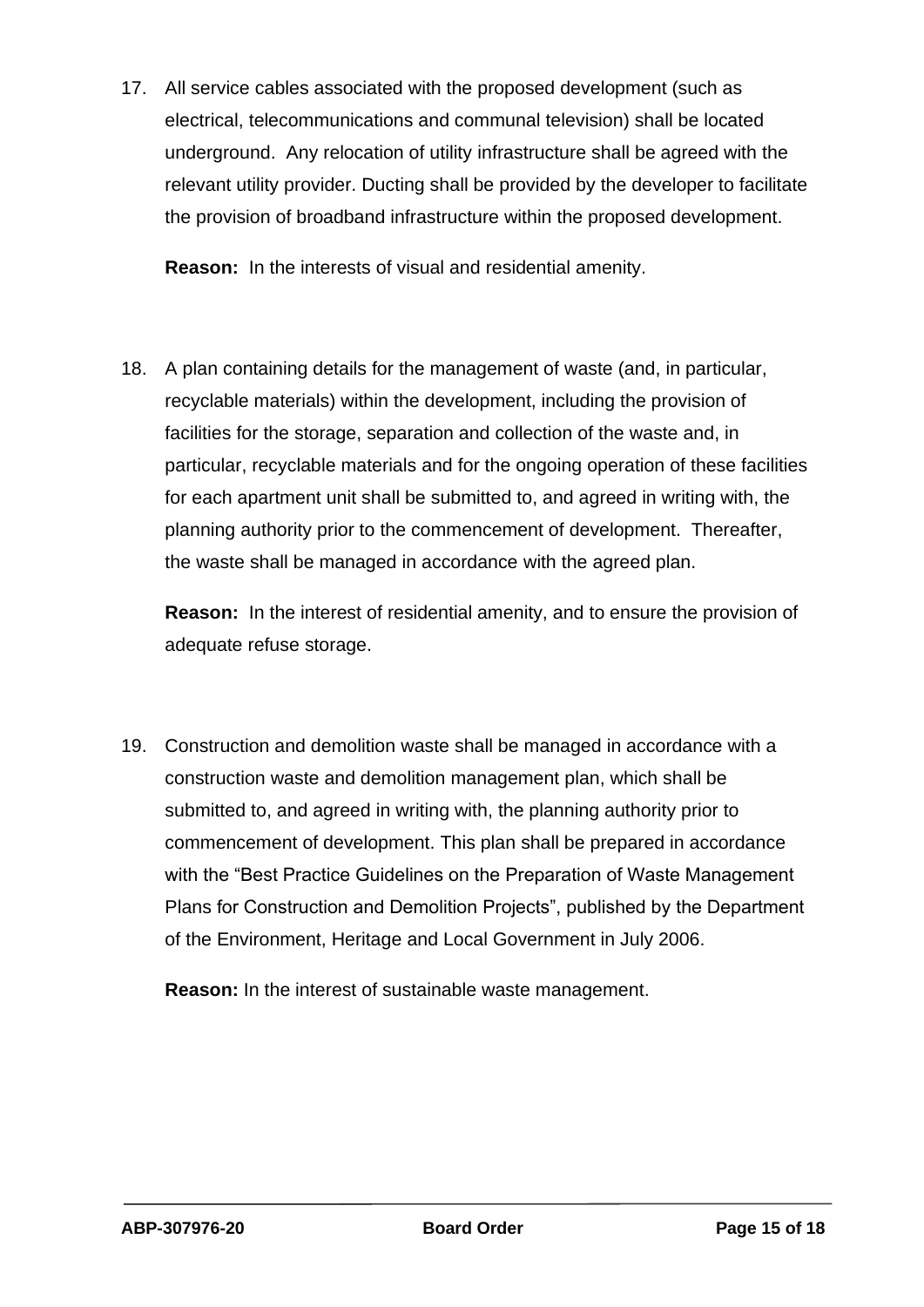20. The construction of the development shall be managed in accordance with a Final Construction and Environmental Management Plan, which shall be submitted to, and agreed in writing with the planning authority prior to commencement of development. This plan shall provide inter alia: details of proposals as relates to soil importation and exportation to and from the site; details and location of proposed construction compounds, details of intended construction practice for the development, including noise and vibration management measures, details of arrangements for routes for construction traffic, parking during the construction phase, and off-site disposal of construction or demolition waste and or by-products.

**Reason:** In the interests of public safety and residential amenity.

21. Proposals for the development name and associated signage shall be submitted to, and agreed in writing with, the planning authority prior to commencement of development. Thereafter, all signs shall be provided in accordance with the agreed scheme. The proposed name shall be based on local historical or topographical features, or other alternatives acceptable to the planning authority. No advertisements or marketing signage relating to the name of the development shall be erected until the developer has obtained the planning authority's written agreement to the proposed name.

**Reason:** In the interest of urban legibility and to ensure the use of locally appropriate placenames for new residential areas.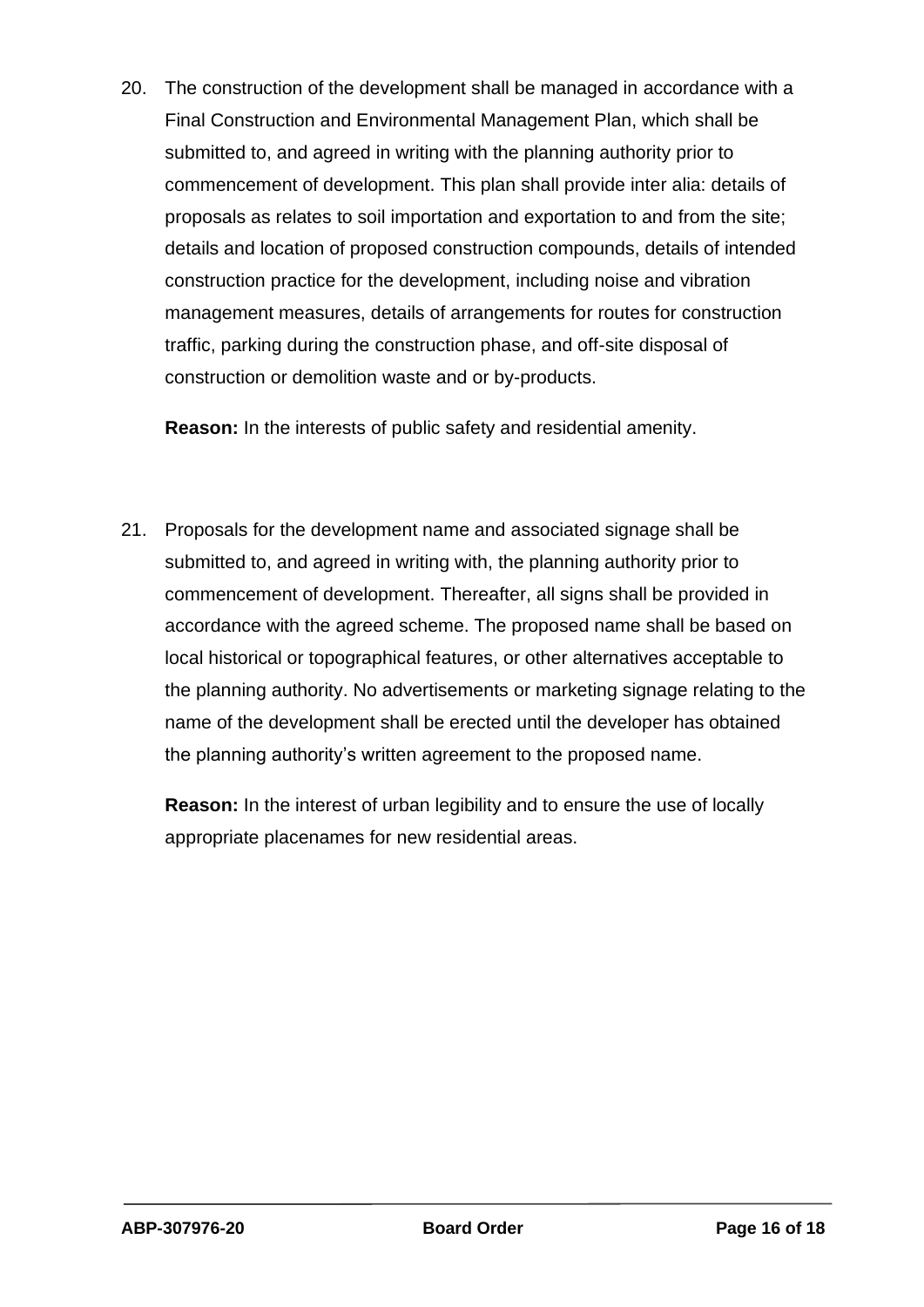22. Prior to commencement of development, the developer shall lodge with the planning authority a cash deposit, a bond of an insurance company, or other security to secure the reinstatement of public roads which may be damaged by the transport of materials to the site, to secure the provision and satisfactory completion of roads, footpaths, watermains, drains, open space and other services required in connection with the development, coupled with an agreement empowering the local authority to apply such security or part thereof to the satisfactory completion of any part of the development. The form and amount of the security shall be as agreed between the planning authority and the developer or, in default of agreement, shall be referred to An Bord Pleanála for determination.

**Reason:** To ensure the satisfactory completion of the development.